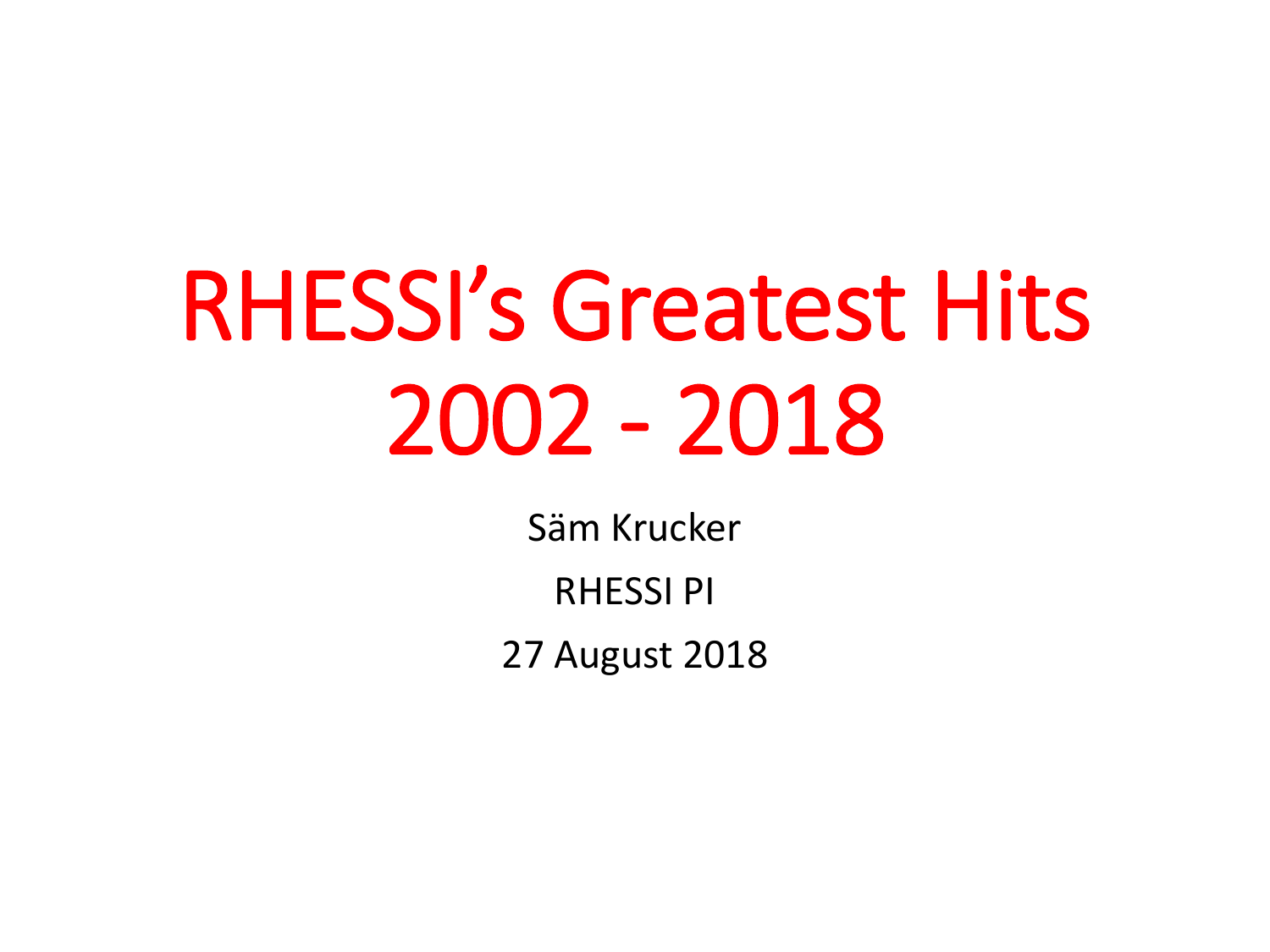# Summary

- Understanding how energy is released and particles are accelerated in magnetized plasma is one of the key science goals of Heliophysics and Astrophysics.
- RHESSI broke new ground with high-resolution X-ray and gamma-ray observations of solar flares providing unique information addressing this science goal.
- RHESSI also made the most precise measurement of the Sun's shape and invigorated the field of Terrestrial Gamma-Ray Flashes (TGFs).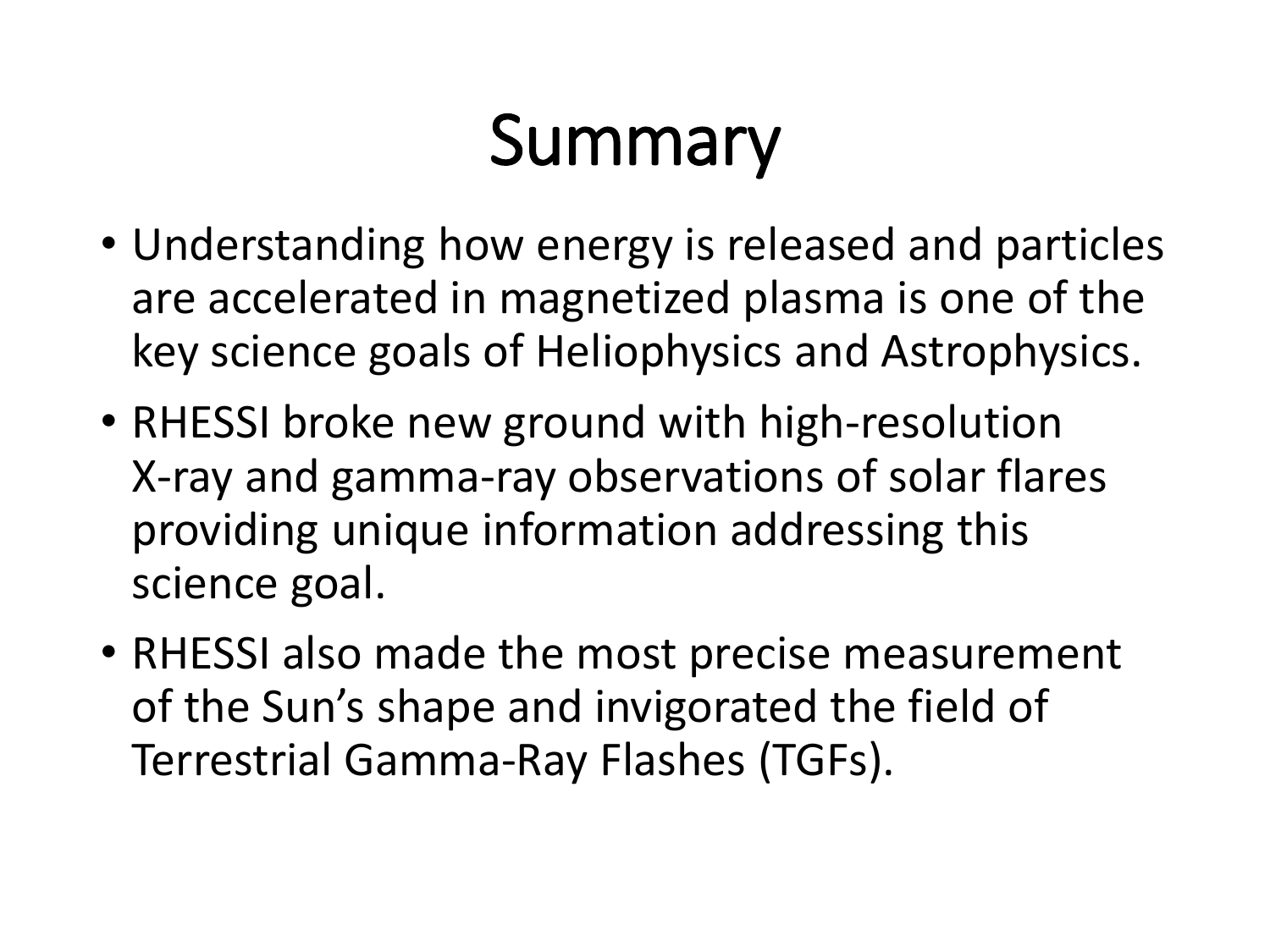## RHESSI's Butterfly Diagram Over 75,000 Flares



RHESSI shows that X-ray flare locations follow the same progression in solar latitude as active regions over two sunspot cycles. Hence, flares must be magnetically driven.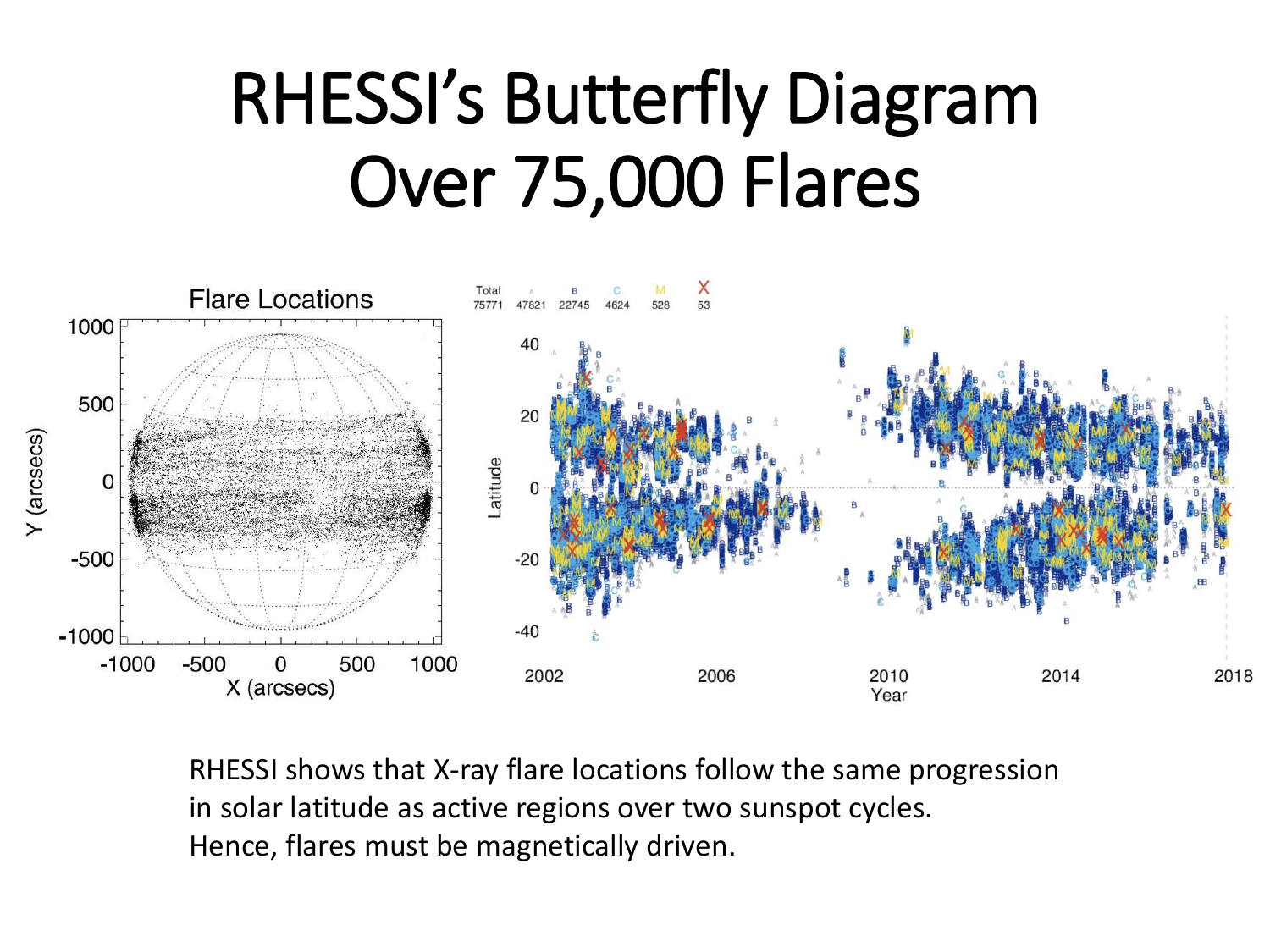### First time to show where Gamma-Rays are produced in Solar Flares

(Hurford et al. 2006, Astrophysical Journal, 644, L93)



Knowing **where** the gamma-rays are produced by energetic particles is a critical first step in achieving a full understanding of the proton acceleration processes in solar flares.

Shows that protons are accelerated in the compact flare region in addition to an extended shock.

Contours show gamma-rays (blue) and X-rays (red) overlaid on an ultra-violet image (green) of a giant solar flare on October 28, 2003.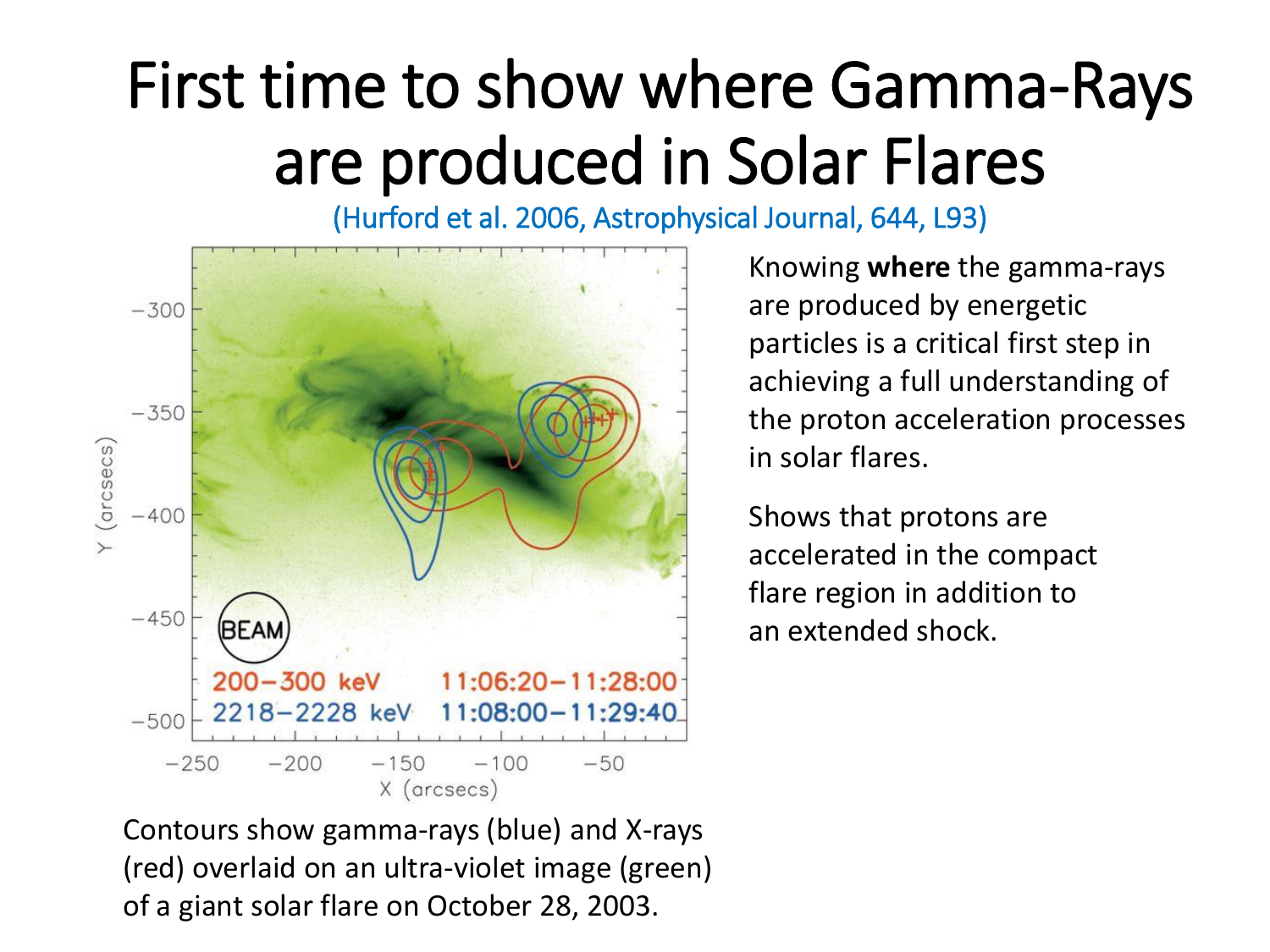### Detection of Unexpected Fluxes of Solar Flare Gamma-Rays from the Corona

(Krucker et al. 2008, Astrophysical Journal, 678, L63)



Contours show location of X-ray sources at different energies overlaid on an ultra-violet image in black.

Gamma-rays from the solar corona reveal where electrons are accelerated in flares and their temporal and spectral characteristics.

This new information is a giant step forward in understanding the particle acceleration processes involved in solar flares.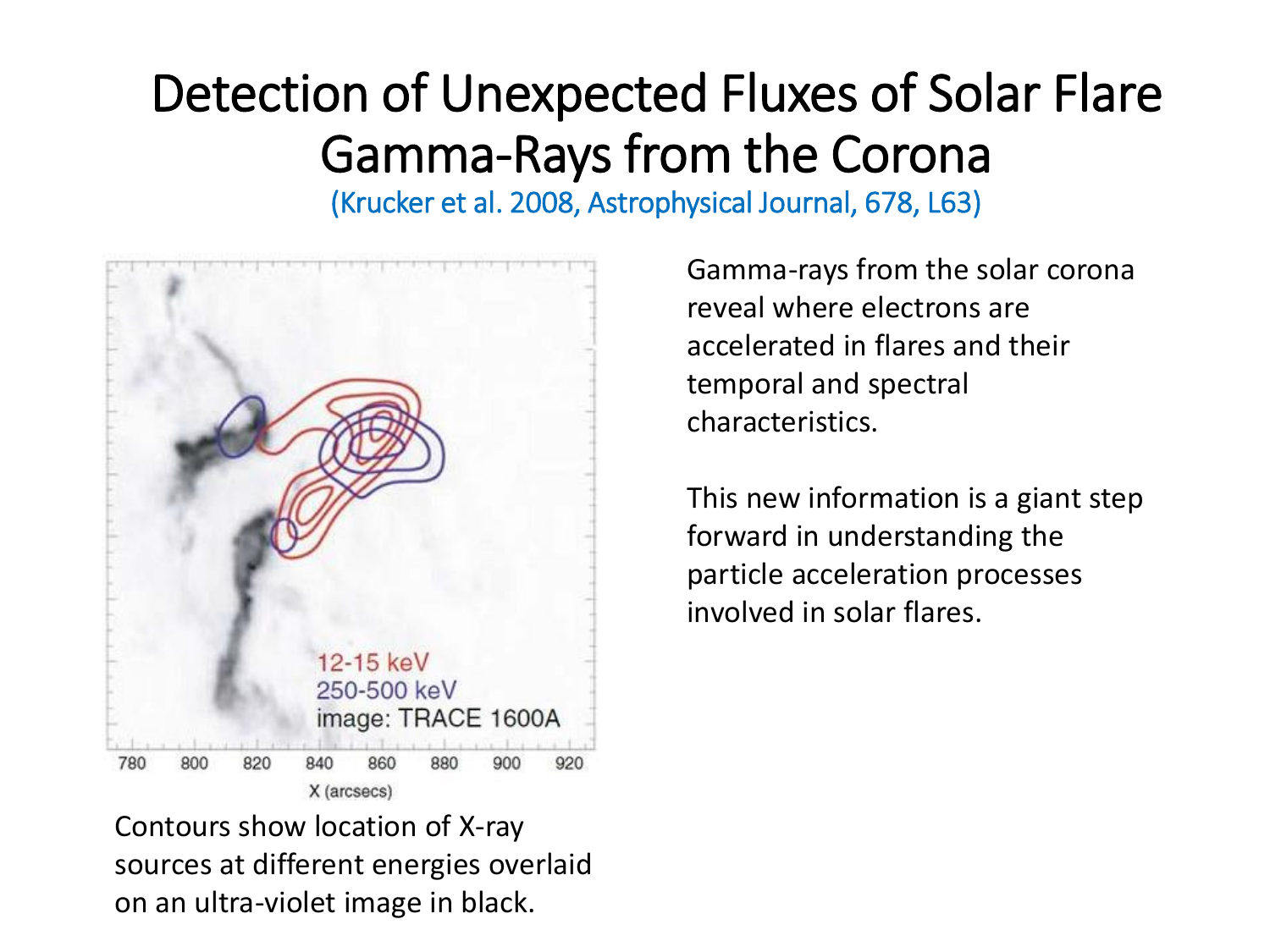### X-ray Location of Flare Energy Release Region

(Sui and Holman 2003, Astrophysical Journal, 596,L251)



Twin coronal X-ray sources at color-coded energies with footpoints and presumptive location of energy release site indicated.

Identifying the energy release site in the corona between two X-ray sources is a major advance in understanding where and how energy is released in solar flares

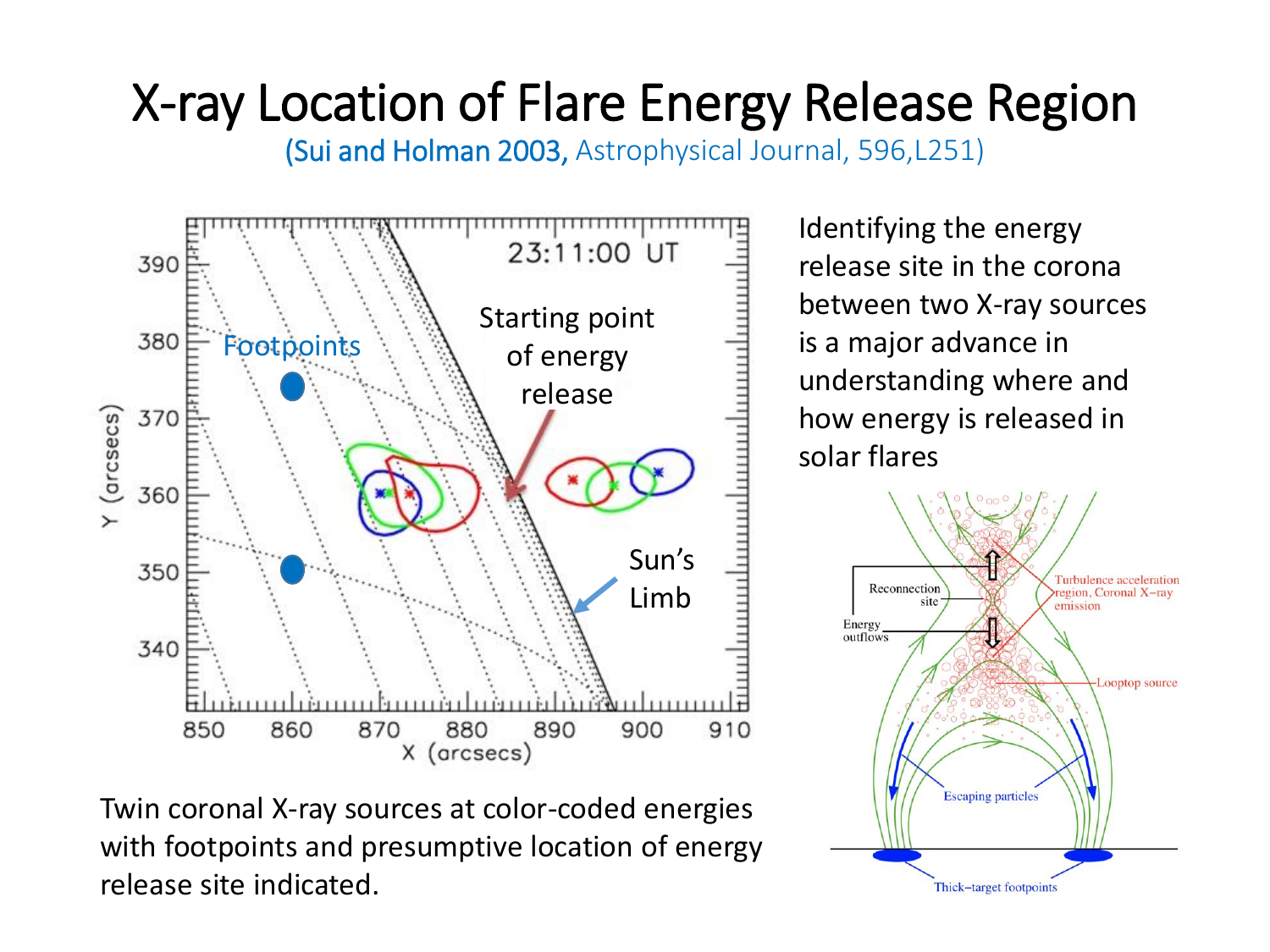### Highest Resolution Gamma-Ray Spectrum Ever Obtained

(Smith et al. 2003, Astrophysical Journal, 595, L81)



Gamma-rays uniquely reveal contributions from high energy electrons, positrons, protons, and heavy ions accelerated in solar flares.

This spectral information provides further crucial understanding of the processes of particle acceleration in solar flares.

Energy spectrum of gamma-rays from a solar flare on July 23, 2002, showing all the different components produced by high energy electrons, protons, and heavy ions.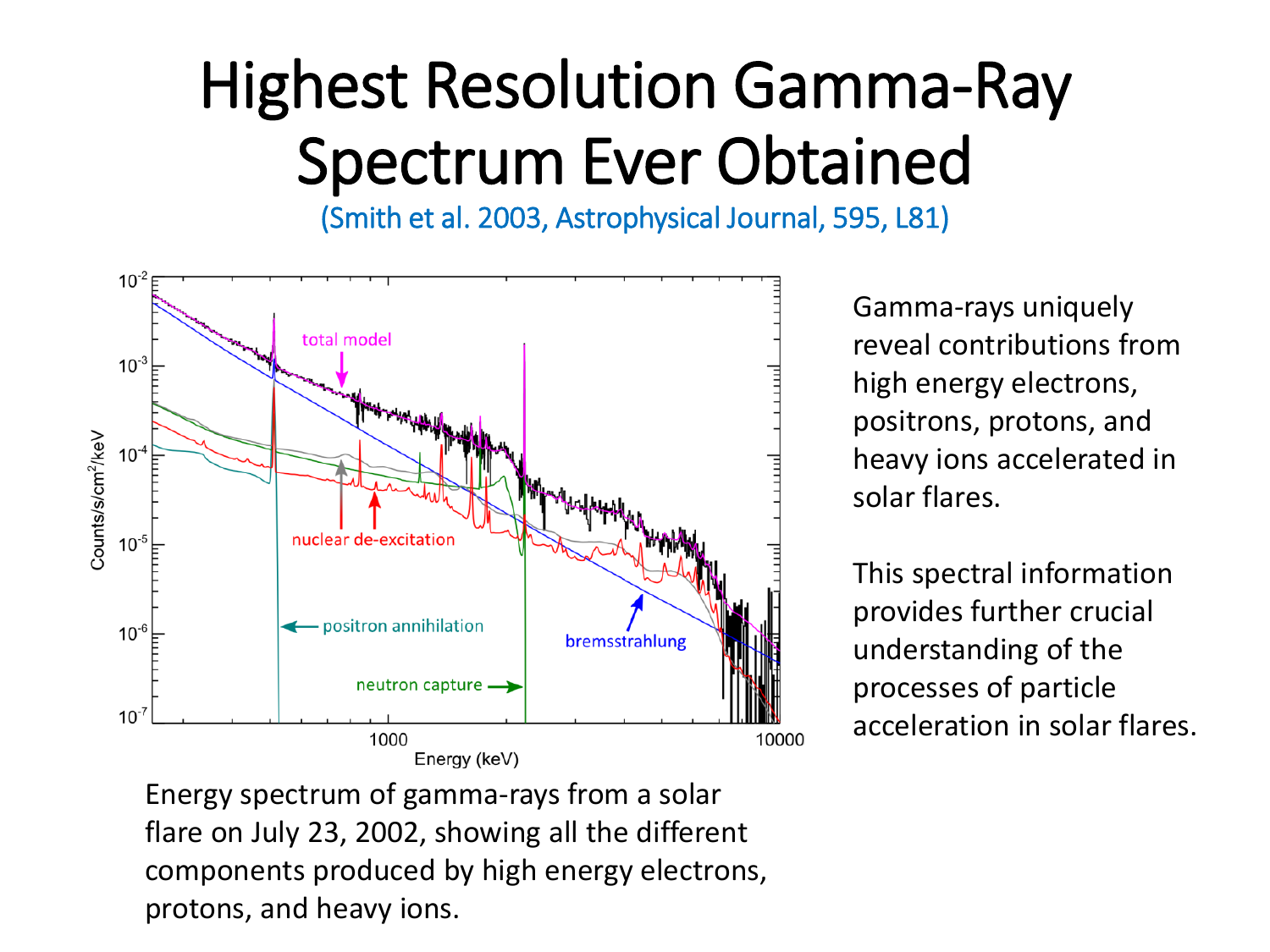#### Unprecedented Diagnostics of Energetic Electrons in Flares (Gary et al. 2018, Astrophysical Journal, 863:83)



Joint observations of a solar flare on 10 September, 2017, with RHESSI and the groundbased Expanded Owens Valley Solar Array (EOVSA) provide new and unprecedented diagnostics of energetic electrons in flares.

RHESSI color-coded X-ray contours and EOVSA colored microwave sources overlaid on an ultra-violet image of the corona above the Sun's limb.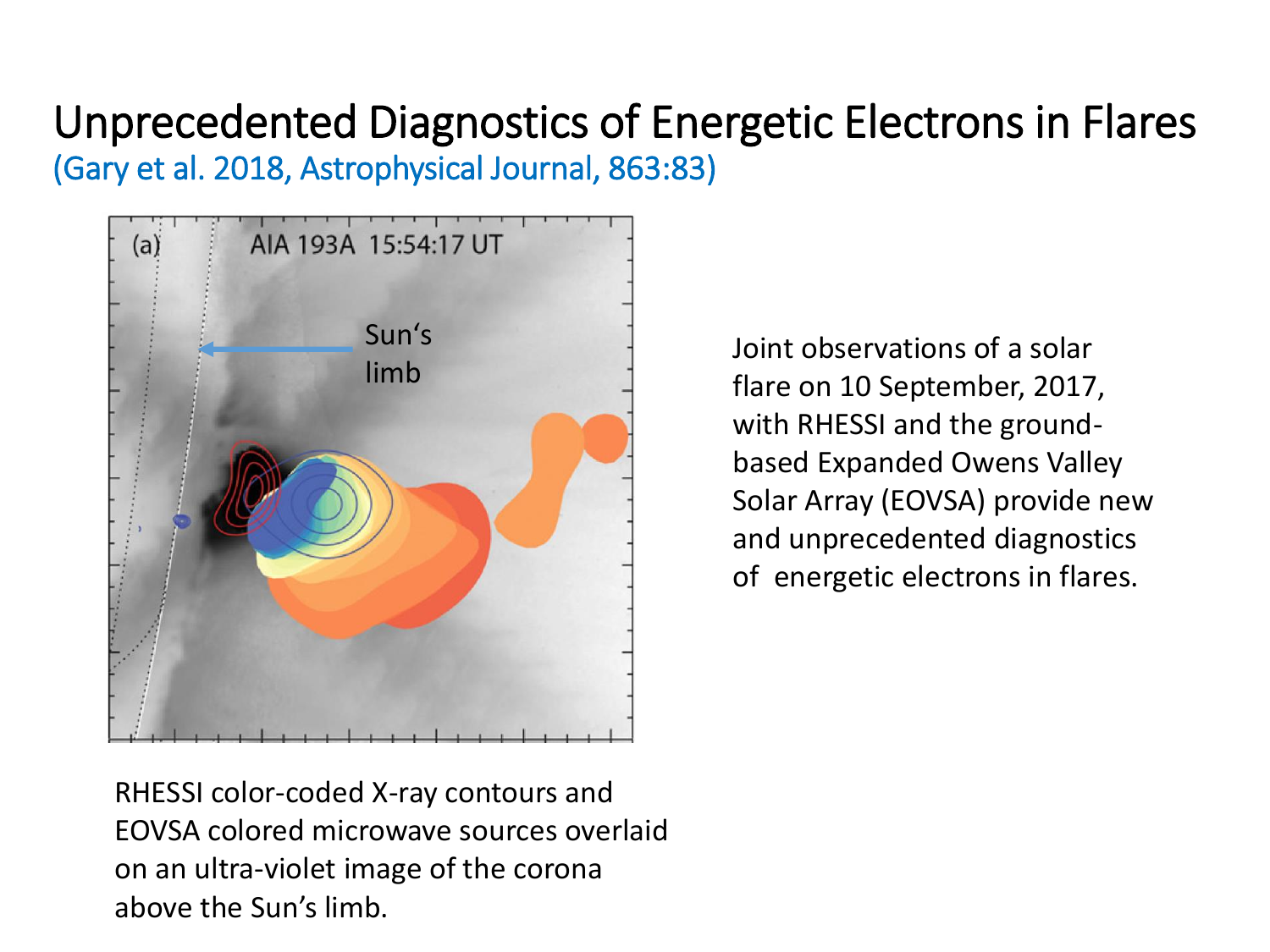#### Most Precise Measure of the Sun's Shape (Fivian et al. 2008, Science, 322, 560)